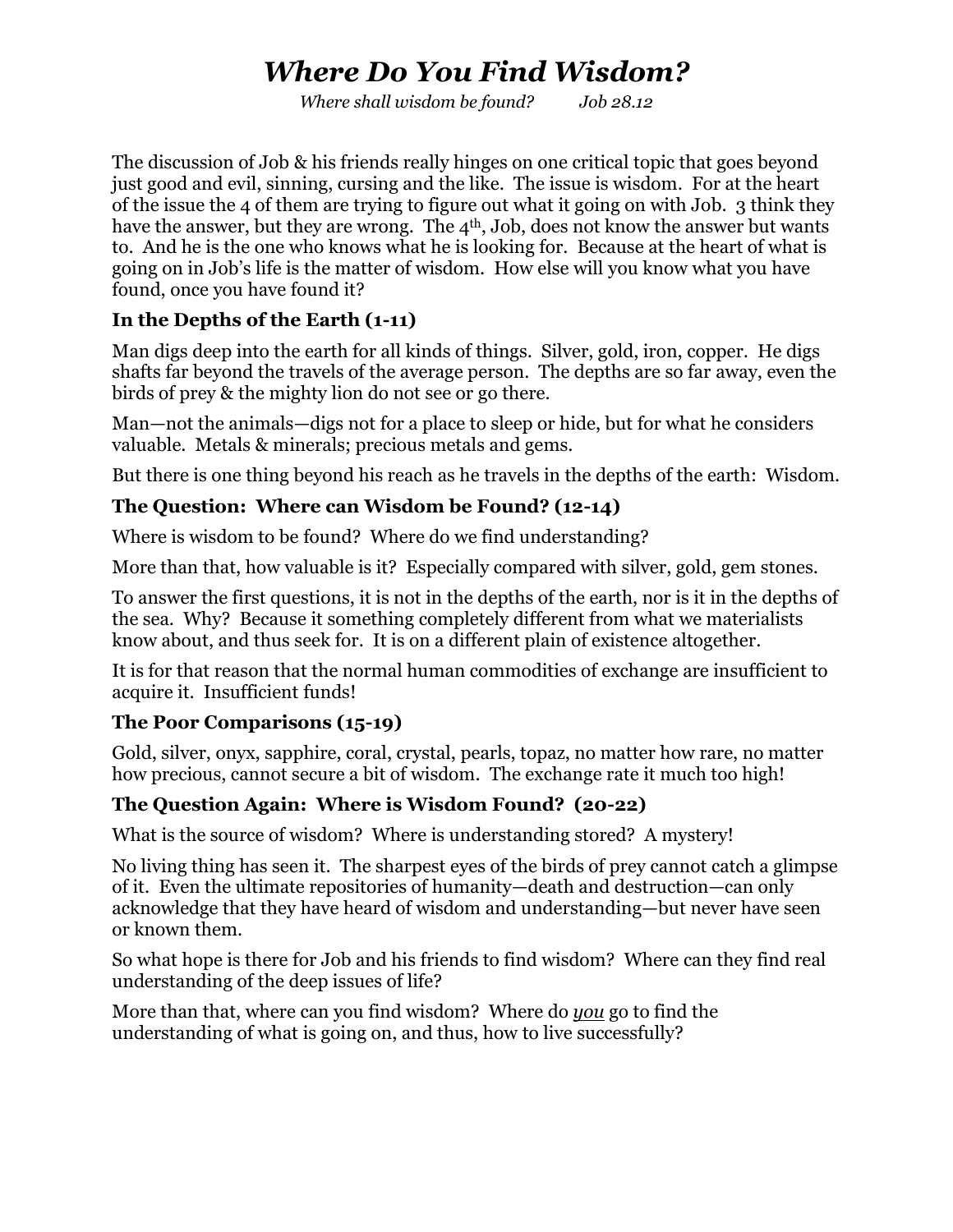#### **The Answer: (23-27)**

God knows. Unlike the animals, the birds, even man, he sees everything. At the very beginning of creation, he saw wisdom. He declared what wisdom is. He established wisdom, searched it out and then provided the answer that Job and his friends were looking for.

He provided the answer that you and I are looking for: Wisdom lodges with God. It began with him, it remains with him.

#### **The Heart of the Matter: (28)**

The fear of the LORD is wisdom. Turning away from evil is understanding. Wisdom true wisdom—is found in relationship with God alone.

This is what Moses had in mind when on the east bank of the Jordon River, on the plains of Moab, he gave a summary of the history and relationship of the new nation of Israel.

*See, I have taught you statutes and rules, as the LORD my God commanded me, that you should do them in the land that you are entering to take possession of it. Keep them and do them, for that will be your wisdom and your understanding in the sight of the peoples, who, when they hear all these statutes, will say, 'Surely this great nation is a wise and understanding people.' For what great nation is there that has a god so near to it as the LORD our God is to us, whenever we call upon him? And what great nation is there, that has statutes and rules so righteous as all this law that I set before you today? (Deuteronomy 4:5-8)*

One nation had the special relationship with the Creator of heaven and earth. One nation that was chosen, established, protected and then guided to this very spot next to the promised land.

One nation was given a set of laws to obey—not to get into the relationship, but because they were already in that relationship by God's choice. And once there, the keeping of the laws and commandments was for their benefit, not harm. It was their wisdom as well as their righteousness.

A later biblical author will tell us that the fear of the LORD is the beginning of wisdom (Psalm 111.10), and that by practicing the fear of the LORD good understanding will come.

At the most basic of levels, fearing God and keeping his commandments is the most essential thing. Isn't that the summation of Qoheleth's searching in Ecclesiastes? After all of his delving into all aspects of human existence, his conclusion is very simple: *Fear God and keep his commandments, for this is the whole duty of man (12.12).* 

Proverbs 8.13 tells us that *the fear of the LORD is hatred of evil.*

What then is the fear of the LORD? Is it to be terrified of him? Is that why we should obey all these commandments, because he will punish us?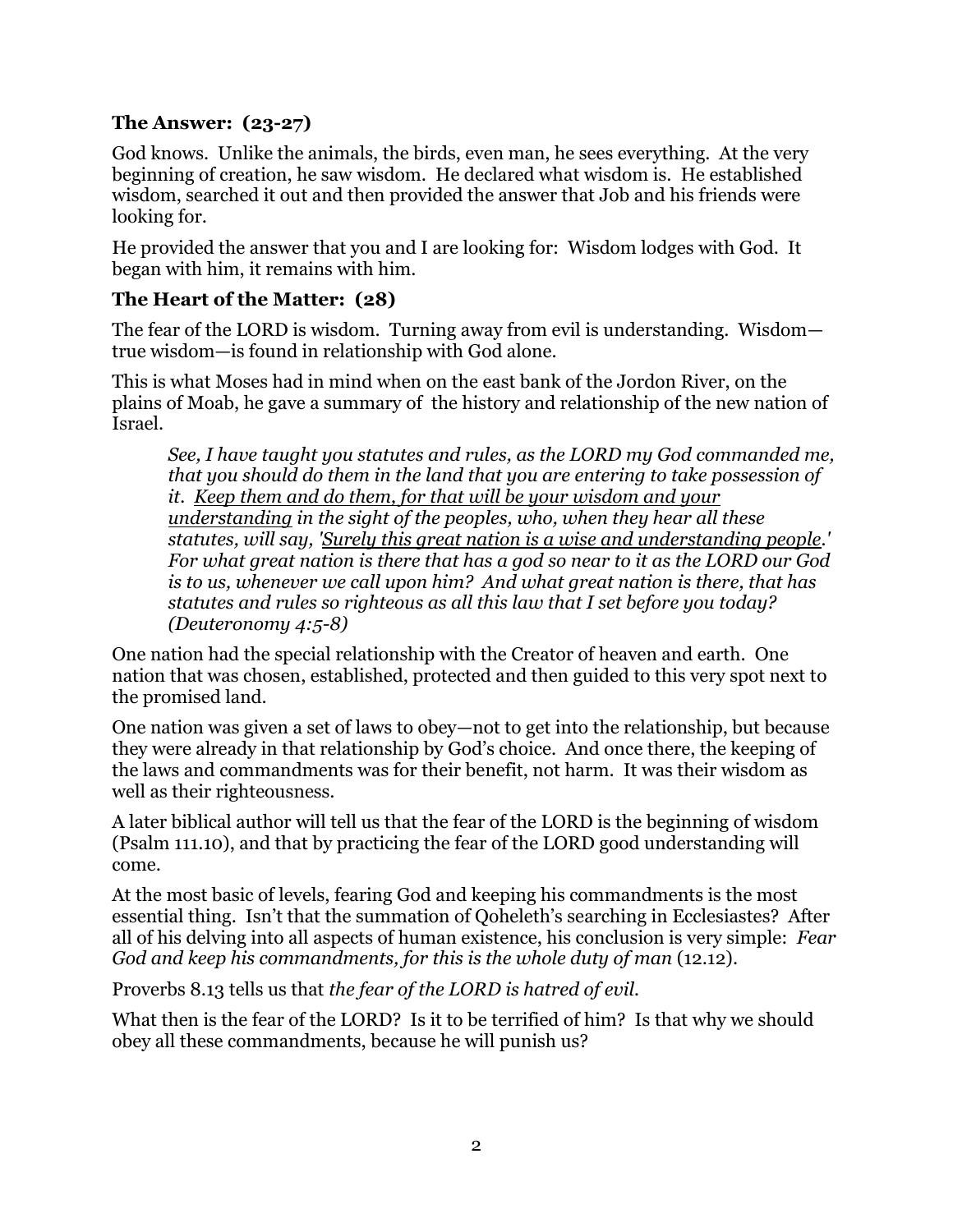Not at all. God knows his creation intimately, because he made it. He established the laws of how things work. And so he gives us commands to that in time, we will also know how things work—and there is the wisdom and understanding that we need.

Later in Proverbs 8, wisdom says this: *"And now, O sons, listen to me: blessed are those who keep my ways. Hear instruction and be wise, and do not neglect it. Blessed is the one who listens to me, watching daily at my gates, waiting beside my doors. For whoever finds me finds life and obtains favor from the LORD, but he who fails to find me injures himself; all who hate me love death."* (Proverbs 8:32-36)

It begins with relationship, and obedience then follows. What results from that obedience is understanding, which is exactly what we need in times of trouble.

Understanding is what Job needs as he tries to figure out what is going on—why he, how has obeyed the revealed will of God, is suffering so much. He has the relationship, he knows where wisdom is found—now he is looking for the understanding of what is going on.

Understanding is what we need when we ask those "why?" questions.

Who we fear makes a difference, however. Let us not forget that.

The fear of the LORD is the beginning of wisdom.

But many of us fear other things, even other people. And there is where we get into trouble. Proverbs 29.25 tells us that *the fear of man*—other people—*lays a snare, but whoever trusts in the LORD is safe*.

When we listen to those competing voices, as Adam did in the garden, instead of God's, we are caught in a snare.

Why? Because by listening to the competing voices, we make a decision that we will trust someone other than the God who created heaven and earth with wisdom. And thus we get snared, just like a bird or animal in the trap of a hunter who intends harm, not good for what is caught.

And thus the author of Proverbs provides us with a very secure command with a promise:

*Trust in the LORD with all your heart, and do not lean on your own understanding. In all your ways acknowledge him, and he will make your paths straight.*

Note that the trust cannot be fleeting, half-hearted. It must be a total commitment to take God at his word, to trust his word, to do his word.

Note also that it is a commitment to avoid self-trust instead of God-trust. My understanding is very limited. So is yours. We do not see very far. Even our sense of history only goes back to abut age 2. God's knowledge goes back to the beginning, and encompasses everything.

All of God's commands are pure and good—read Psalm 119 for conformation. But God gives more than just commandments. He gives promises. He gives salvation. He gives assurance. And with each of these categories, he calls for us to trust. When we do, because we fear him, that will be our wisdom.